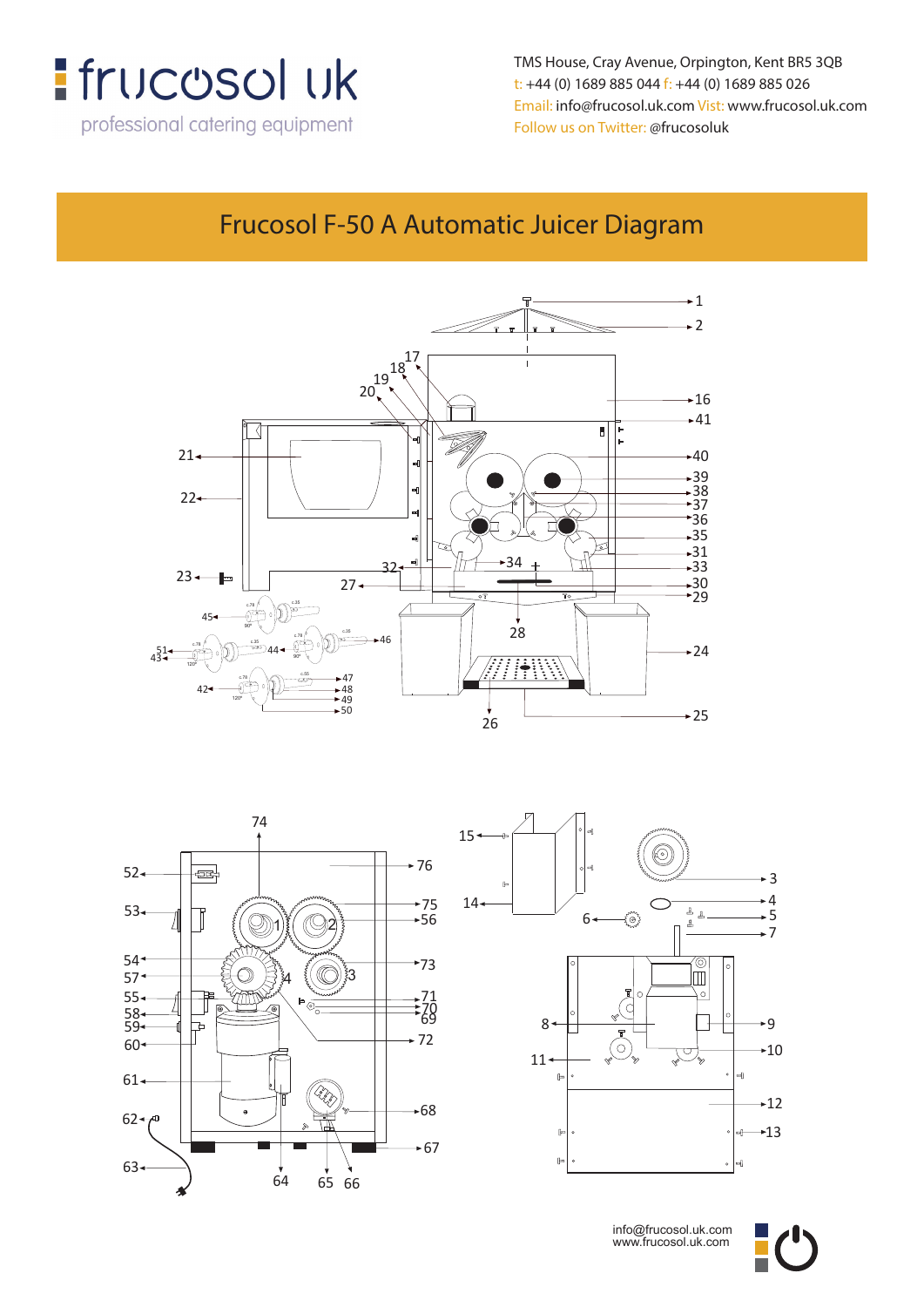# : frucosol uk

professional catering equipment

TMS House, Cray Avenue, Orpington, Kent BR5 3QB t: +44 (0) 1689 885 044 f: +44 (0) 1689 885 026 Email: info@frucosol.uk.com Vist: www.frucosol.uk.com Follow us on Twitter: @frucosoluk

### Frucosol F-50A Automatic Juicer Diagram

| <b>REF</b>  | <b>NO</b>    | <b>Frucosol F50A Automatic Juicer Spare Parts</b> | Price     |
|-------------|--------------|---------------------------------------------------|-----------|
| f50a-001    | $\mathbf{1}$ | <b>Black screw</b>                                | £8.80     |
| f50a-002    | 2            | Turntable                                         | £275.00   |
| f50a-003    | 3            | Tooth gearing 60                                  | £57.20    |
| f50a-004    | 4            | <b>Black cut spacer</b>                           | £11.00    |
| f50a-005    | 5            | Screw M5*8                                        | £1.10     |
| f50a-006    | 6            | Inox gearing 18                                   | £79.20    |
| f50a-007    | 7            | Feeder shaft with peg                             | £79.20    |
| f50a-008    | 8            | Feeder motor                                      | £600.00   |
| f50a-008X   |              | Feeder motor X                                    | £384.00   |
| f50a-008X1  |              | Transformer of the feeder X                       | £132.00   |
| f50a-009    | 9            | Feeder capacitor                                  | £39.60    |
| f50a-010    | 10           | <b>Black spacer</b>                               | £8.80     |
| f50a-011    | 11           | Top case black                                    | £143.00   |
| 1f50a-012   | 12           | Under case black                                  | £81.40    |
| f50a-013    | 13           | Screw M5*10                                       | £1.10     |
| f50a-014    | 14           | Feeder motor cover                                | £81.40    |
| f50a-015    | 15           | Screw M5*10                                       | £1.10     |
| f50a-016    | 16           | Feeder                                            | £1,650.00 |
| f50a-017    | 17           | Ramp A                                            | £66.00    |
| f50a-018    | 18           | Ramp B                                            | £66.00    |
| f50a-019    | 19           | Hinge                                             | £79.20    |
| f50a-020    | 20           | Screw M4*10                                       | £1.10     |
| f50a-021    | 21           | Door glass                                        | £35.20    |
| f50a-022    | 22           | Front cover                                       | £330.00   |
| f50a-022X   |              | Front cover X                                     | £330.00   |
| f50a-022X1- |              | Lux X                                             | £15.40    |
| f50a-023    | 23           | <b>Black screw</b>                                | £8.80     |
| f50a-024    | 24           | Plastic cube                                      | £15.40    |
| f50a-024X-  |              | Inox cube                                         | £99.00    |
| f50a-025    | 25           | Tray for glasses                                  | £44.00    |
| f50a-026    | 26           | Grating for glasses                               | £55.00    |
| f50a-027    | 27           | Filter                                            | £79.20    |
| f50a-028    | 28           | Filter shooter                                    | £17.60    |
| f50a-029    | 29           | Filter funnel                                     | £165.00   |
| f50a-030    | 30           | <b>Bottom M4</b>                                  | £13.20    |
| f50a-031    | 31           | Peel extractor R                                  | £33.00    |
| f50a-032    | 32           | Peel extractor L                                  | £33.00    |
| f50a-033    | 33           | Support extractor R                               | £26.40    |
| f50a-034    | 34           | Support extractor L                               | £26.40    |
| f50a-035    | 35           | Squeezer ball                                     | £70.40    |
| f50a-036    | 36           | Support cutting blade                             | £44.00    |
| f50a-037    | 37           | Cutting blade                                     | £79.20    |
| f50a-038    | 38           | Scew M5*10                                        | £1.10     |
| f50a-039    | 39           | Yellow screw                                      | £8.80     |
| f50a-040    | 40           | Hollow item                                       | £70.40    |
| f50a-041    | 41           | Support front cover                               | £13.20    |

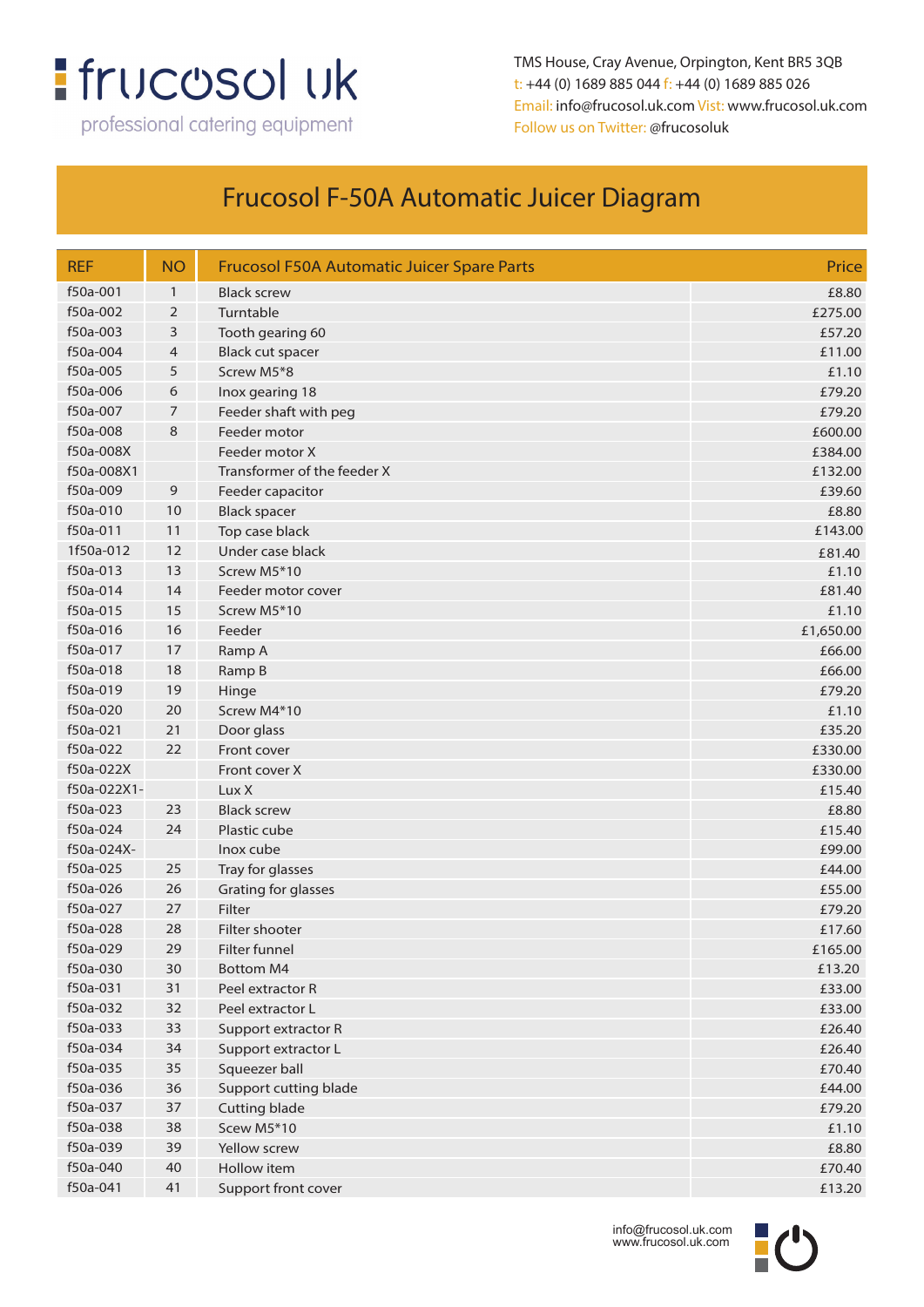## : frucosol uk

professional catering equipment

TMS House, Cray Avenue, Orpington, Kent BR5 3QB t: +44 (0) 1689 885 044 f: +44 (0) 1689 885 026 Email: info@frucosol.uk.com Vist: www.frucosol.uk.com Follow us on Twitter: @frucosoluk

### Frucosol F-50A Automatic Juicer Diagram

| <b>REF</b>  | <b>NO</b> | <b>Frucosol F50A Automatic Juicer Spare Parts</b> | Price      |
|-------------|-----------|---------------------------------------------------|------------|
| f50a-042    | 42        | Squeezer shaft 4                                  | £101.20    |
| f50a-043    | 43        | Squeezer shaft 3                                  | £101.20    |
| f50a-044    | 44        | Squeezer shaft 1                                  | £101.20    |
| f50a-045    | 45        | Squeezer shaft 2                                  | £101.20    |
| f50a-046    | 46        | Peg 35'                                           | £33.00     |
| f50a-047    | 47        | Peg 55'                                           | £33.00     |
| f50a-048    | 48        | Bearing of squeezer shaft                         | £26.40     |
| f50a-049    | 49        | O-ring seal                                       | £3.30      |
| f50a-050    | 50        | Yellow spacer                                     | £15.40     |
| f50a-051    | 51        | Peg 78'                                           | £44.00     |
| f50a-052    | 52        | Security switch                                   | £15.40     |
| f50a-053    | 53        | Feeder's switch                                   | £8.80      |
| f50a-054    | 54        | Conical gear 29                                   | £96.80     |
| f50a-055    | 55        | Conical gear 14                                   | £83.60     |
| f50a-056    | 56        | Separator large                                   | £13.20     |
| f50a-057    | 57        | Separator short                                   | £13.20     |
| f50a-058    | 58        | Switch                                            | £8.80      |
| f50a-059    | 59        | Fuse holder                                       | £6.60      |
| f50a-060    | 60        | Fuse                                              | £1.10      |
| f50a-061    | 61        | Motor                                             | £600.00    |
| f50a-061X   |           | Motor X                                           | £660.00    |
| f50a-061X2  |           | <b>Transformer X</b>                              | £209.00    |
| f50a-061X3  |           | Transformer rectifier X                           | £30.80     |
| f50a-061X4  |           | Carbon brush X                                    | £15.40     |
| f50a-061X5  |           | Iron gear X                                       | £79.20     |
| f50a-061X6  |           | External iron gear X                              | £92.40     |
| f50a-061X7  |           | Cooper gear X                                     | £92.40     |
| f50a-061X8  |           | Output gear 14                                    | £79.20     |
| f50a-061X9  |           | Pin                                               | £0.88      |
| f50a-061X10 |           | Shaft bearing                                     | £35.20     |
| f50a-061X11 |           | <b>Breaker</b>                                    | £44.00     |
| f50a-061X12 |           | Output shaft X                                    | £88.00     |
| f50a-062    | 62        | Network cable cover                               | £13.20     |
| f50a-063    | 63        | Network cable                                     | £26.40     |
| f50a-064    | 64        | Motor capacitor                                   | £39.60     |
| f50a-065    | 65        | Junction box                                      | <b>POA</b> |
| f50a-066    | 66        | Support junction box                              | POA        |
| f50a-067    | 67        | Leg                                               | £8.80      |
| f50a-068    | 68        | Screw M5*10                                       | £1.10      |
| f50a-069    | 69        | Washer M8                                         | £1.32      |
| f50a-070    | $70\,$    | Nut M8                                            | £1.32      |
| f50a-071    | $71$      | Screw M8*25                                       | £1.10      |
| f50a-072    | 72        | Tooth gearing 45-4                                | £52.80     |

Prices Plus VAT & Delivery